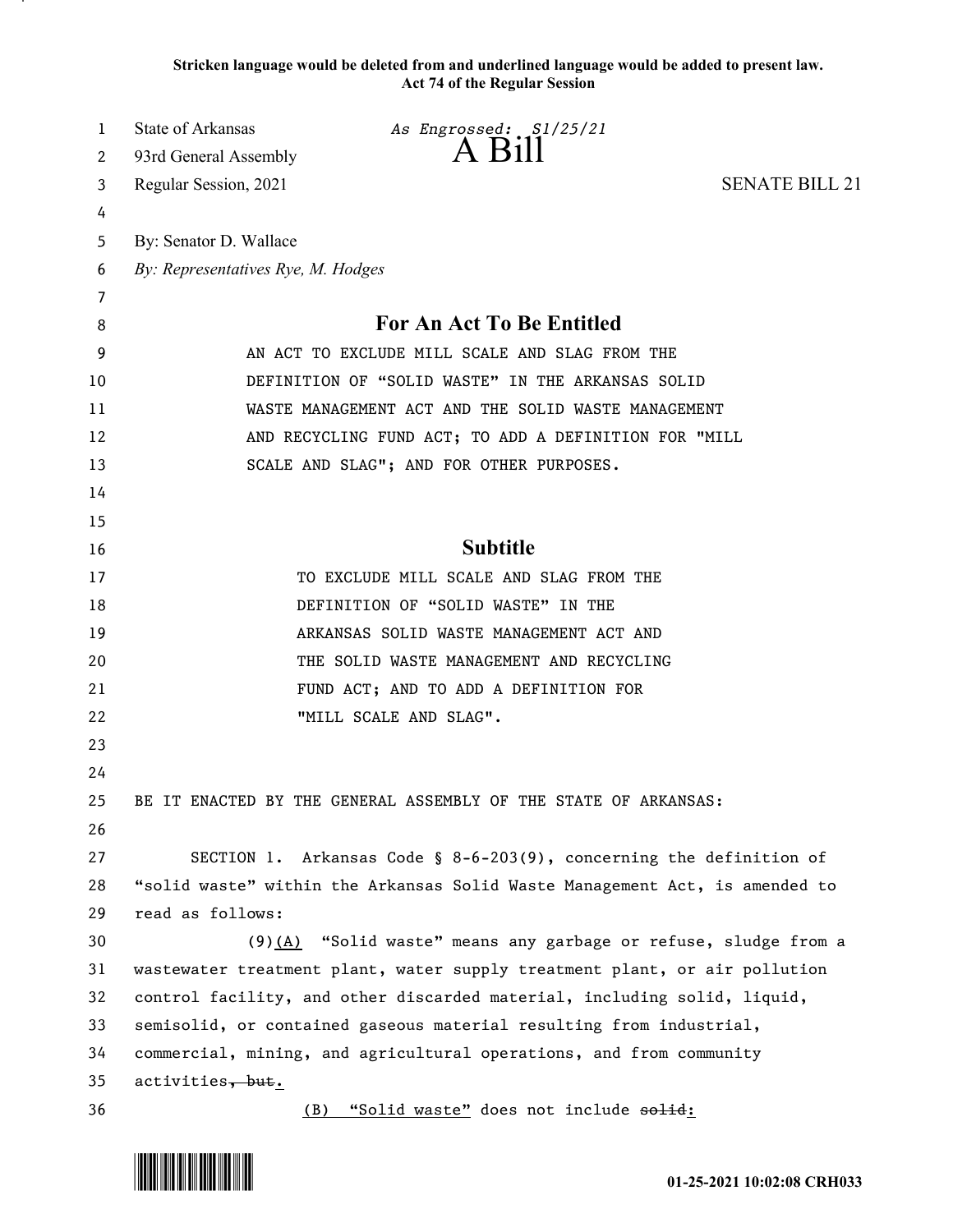1 (i) Solid or dissolved materials in domestic sewage- or solid; (ii) Solid or dissolved materials in irrigation return flows or industrial discharges that are point sources subject to 5 permit under 33 U.S.C. § 1342, or source; (iii) Source material, special nuclear material, or 7 by-products byproduct material as defined by the Atomic Energy Act of 1954, 42 U.S.C. § 2011 et seq.; or (iv) Mill scale and slag; SECTION 2. Arkansas Code § 8-6-203, concerning definitions within the Arkansas Solid Waste Management Act, is amended to add an additional subdivision to read as follows: *(13)(A) "Mill scale and slag" means by-products that are a result of the steel manufacturing process that are managed as items of value in a controlled manner and used in a manner of beneficial reuse. (B) "Mill scale and slag" does not include by-products that are a result of the steel manufacturing process that would otherwise qualify as hazardous waste or that are determined to be discarded materials*. SECTION 3. Arkansas Code § 8-6-603(6), concerning the definition of "solid waste" within the Solid Waste Management and Recycling Fund Act, is amended to read as follows: (6)(A) "Solid waste" means any garbage or refuse, sludge from a wastewater treatment plant, water supply treatment plant, or air pollution control facility, and other discarded material, including solid, liquid, semisolid, or contained gaseous material resulting from industrial, commercial, mining, and agricultural operations, and from community 29 activities,  $but.$ 30 (B) "Solid waste" does not include  $\epsilon$ olid: (i) Solid or dissolved materials in domestic sewage or solid; (ii) Solid or dissolved materials in irrigation return flows or industrial discharges that are point sources subject to 35 permit under 33 U.S.C. § 1342, or source; (iii) Source material, special nuclear material, or

01-25-2021 10:02:08 CRH033